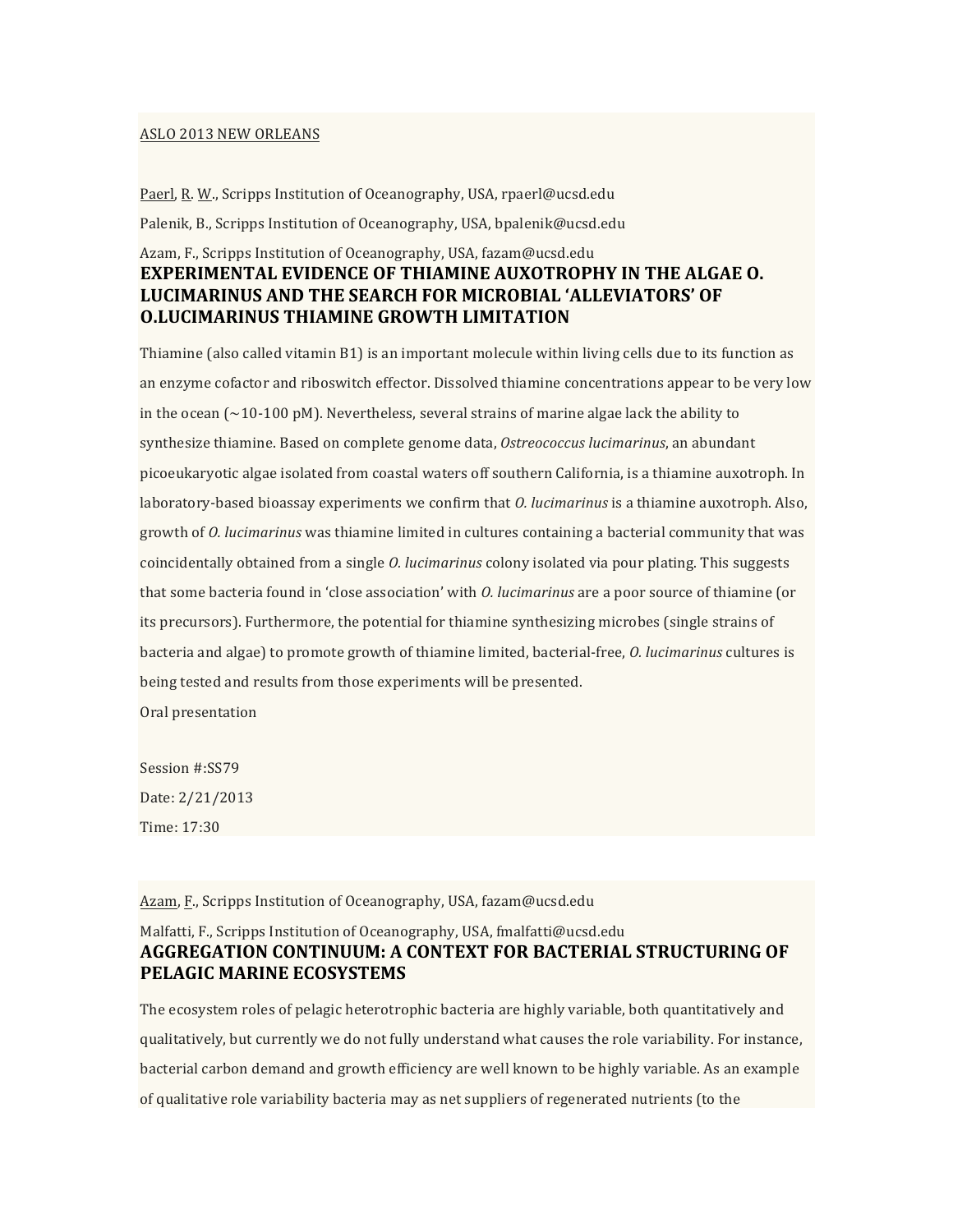phytoplankton) but they can also become avid competitors with the phytoplankton for the inorganic nutrients. Such role variability has profound biogeochemical consequences. This tutorial will propose that bacterial role variability is, in large part, a function of the aggregation state of the organic matter with which bacteria interact. We will propose conceptualizing the aggregation state of the pelagic system as a dynamic continuum—as a unifying framework for bacterial role variability and ecosystem connectivity.

Oral presentation

Session #:SS20 Date: 2/19/2013 Time:%17:45

### ISME 2012 Copenhagen

# Atomic Force Microscopy, high-speed confocal laser microscopy and NanoSIMS study of marine Synechococcus-heterotrophic bacteria interactions **study+reveals+species+specificity+and+potential+biogeochemical+consequences+**

Francesca Malfatti<sup>\*1</sup>, Anne Dekas<sup>2</sup>, Victoria Orphan<sup>2</sup>, Ty Samo<sup>1</sup>, Farooq Azam<sup>1</sup>

<sup>1</sup> Scripps Institution of Oceanography, University California San Diego, La Jolla CA 92037 USA

<sup>2</sup> Caltech, Division of Geological and Planetary Sciences, Pasadena CA 91125 USA

*Marine bacteria are important players in oceanic biogeochemical cycles. They* intimately interact with the size continuum of organic matter, that comprehends truly dissolved molecules, colloids up to organisms. Using Atomic Force Microscopy (AFM), *we)discovered)that)a)substantial)and)variable)fraction)(average)30%)*±*17.8;)range)0%) to* 66%) of "free-living" heterotrophic bacteria in samples from coastal and open *Pacific) Ocean) environments) were) intimately) associated) Synechococcus) (a) major)* primary producer). Moreover, by AFM imaging, under environmental conditions, we have investigated the cell-surface organic matter architectures of the Synechococcus*heterotrophic) bacteria) association) and) their) adhesive) properties.) We) studied) the)* nature and the physiological outcome of the associations. A suite of heterotrophic *bacteria) cultures) (Vibrio) spp.,) Alteromonadales,) Flavobacteriaceae)) was) tested) with)* Synechococcus cultures (WH8102, CC9311) for their interactions. The attachment varied from 20% to 100%, this raises questions about the nature of the association. *High-speed confocal microscopy showed a range of behavior responses on the bases on speed) variation) and) time) of) physical)interactions) of) the) Alteromonadales) and) Vibrio) spp.) towards) WH8102,) CC9311. These) results) suggest) that) phylogenetically) diverse)* bacteria show response to diverse Synechococcus clades. We set up a stable isotope